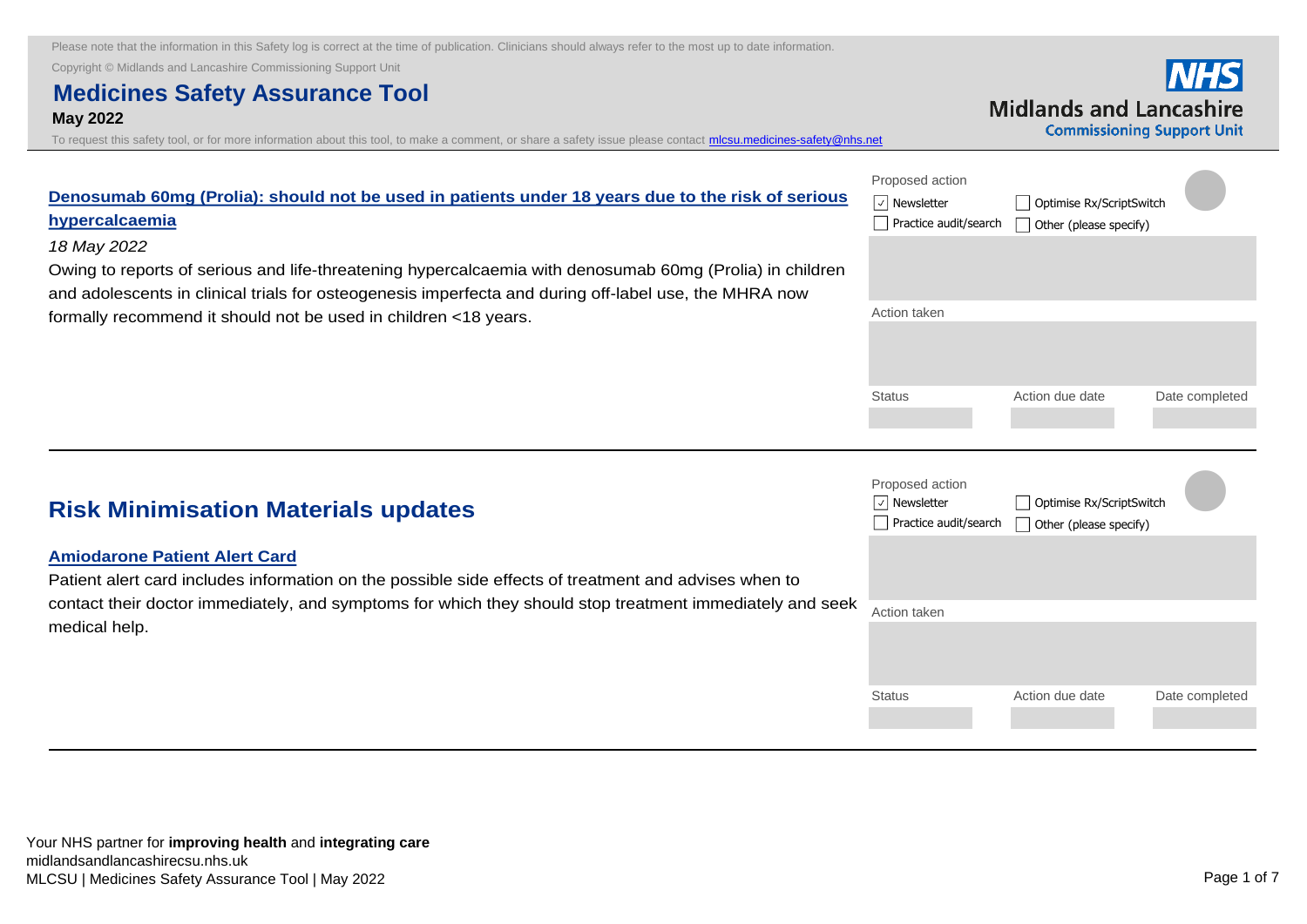Copyright © Midlands and Lancashire Commissioning Support Unit

# **Medicines Safety Assurance Tool May 2022**

To request this safety tool, or for more information about this tool, to make a comment, or share a safety issue please contact *micsu.medicines-safety@nhs.net* 

| <b>Midlands and Lancashire</b><br><b>Commissioning Support Unit</b> |
|---------------------------------------------------------------------|
|                                                                     |

# **Summary of Product Characteristics updates**

#### **Arthrotec (misoprostol, diclofenac sodium) 50 modified-release Tablets**

[SPC updated to note hydrogenated castor oil as an excipient with known effect and corresponding warning](https://nice.us8.list-manage.com/track/click?u=7864f766b10b8edd18f19aa56&id=396b58ef6d&e=bb4189a0f3)  and precaution that this may cause stomach upset and diarrhoea.

## **Cell-based Quadrivalent Influenza Vaccine (Surface Antigen, Inactivated) Seqirus suspension for injection in pre-filled syringe**

[SPC now notes based on clinical experience this vaccine can be given at the same time as other vaccines](https://nice.us8.list-manage.com/track/click?u=7864f766b10b8edd18f19aa56&id=4e9693bb68&e=bb4189a0f3)  (at separate injection sites) including COVID-19 vaccines and pregnancy data added, which demonstrate no evidence of adverse foetal, newborn or pregnancy outcomes.

#### **CoAprovel (hydrochlorothiazide, irbesartan) film-coated tablets – all strengths**

SPC updated to include adverse effects acute respiratory distress syndrome (very rare) & respiratory [distress \(including pneumonitis & pulmonary oedema\) of unknown frequency with corresponding warning](https://nice.us8.list-manage.com/track/click?u=7864f766b10b8edd18f19aa56&id=167766ef00&e=bb4189a0f3)  that acute respiratory toxicity can occur from minutes to hours after intake.

#### **Dalacin C (clindamycin) Capsules 150 mg**

SPC updated to note that in paediatric patients, it should be dosed based on total body weight regardless [of obesity, and to include data that show its clearance and volume of distribution normalised by body weight](https://nice.us8.list-manage.com/track/click?u=7864f766b10b8edd18f19aa56&id=912177c2d5&e=bb4189a0f3)  are comparable regardless of obesity.

#### **Decapeptyl SR (triptorelin acetate) - 3.0 and 11.25 mg**

Information added on: add-back therapy in patients with endometriosis, avoidance of pregnancy on [treatment, risk of reduction in bone mineral density, not recommended for patients age <18 years, lactation](https://nice.us8.list-manage.com/track/click?u=7864f766b10b8edd18f19aa56&id=1892874ebf&e=bb4189a0f3)  warning, and pituitary apoplexy as side effect reported in men.

| Proposed action<br>Newsletter<br>Practice audit/search | Optimise Rx/ScriptSwitch<br>Other (please specify) |                |
|--------------------------------------------------------|----------------------------------------------------|----------------|
|                                                        |                                                    |                |
| Action taken                                           |                                                    |                |
|                                                        |                                                    |                |
| <b>Status</b>                                          | Action due date                                    | Date completed |
|                                                        |                                                    |                |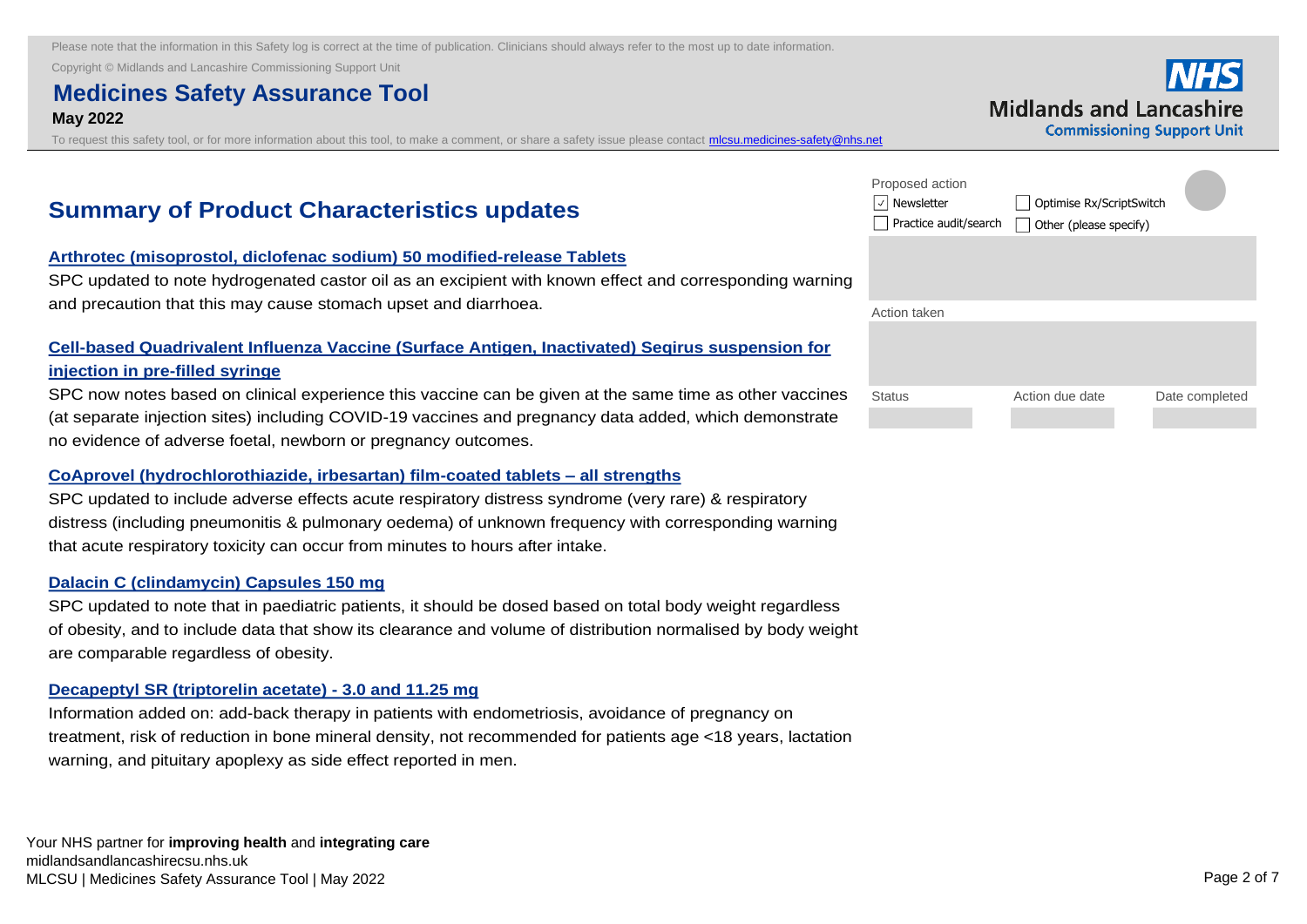Copyright © Midlands and Lancashire Commissioning Support Unit

#### **Medicines Safety Assurance Tool <b>Construction added on: add-back therapy in patients with endometriosis, and pre May 2022**  $t$ reatment, risk of reduction in bone mineral density, not recommended for patients age  $t$  and  $t$  years, lactation in bone mineral density,  $t$

To request this safety tool, or for more information about this tool, to make a comment, or share a safety issue please contact *micsu.medicines-safety@nhs.net* 

#### **Deximune (ciclosporin) – all strengths**

[SPC cautions the co-administration of ciclosporin and cannabidiol due observed increased blood levels of](https://nice.us8.list-manage.com/track/click?u=7864f766b10b8edd18f19aa56&id=d9124f49af&e=bb4189a0f3)  another calcineurin inhibitor during concomitant use with cannabidiol via inhibition of intestinal Pglycoprotein efflux. Patients should be monitored for adverse events.

## **[Diprosone \(betamethasone dipropionate\) & Diprosalic \(betamethasone dipropionate/salicylic acid\) –](https://nice.us8.list-manage.com/track/click?u=7864f766b10b8edd18f19aa56&id=81226e26ed&e=bb4189a0f3) all presentations**

SPC includes a warning related to topical steroid withdrawal syndrome (frequency not known) whereby a severe form of rebound flare can develop, usually when delicate skin sites such as the face and flexures are treated. Reapplication should be with caution under specialist advice.

#### **Eliquis (apixaban) tablets**

[Cutaneous vasculitis has been added as a potential adverse effect of treatment \(frequency unknown\).](https://nice.us8.list-manage.com/track/click?u=7864f766b10b8edd18f19aa56&id=ed411bb65c&e=bb4189a0f3)

## **Elocon (mometasone furoate) – all presentations**

[SPC includes a warning related to topical steroid withdrawal syndrome \(frequency not known\) whereby a](https://nice.us8.list-manage.com/track/click?u=7864f766b10b8edd18f19aa56&id=fc8dcb4354&e=bb4189a0f3)  severe form of rebound flare can develop, usually when delicate skin sites such as the face and flexures are treated. Reapplication should be with caution under specialist advice.

#### **Flucelvax Tetra (influenza virus surface antigens) vaccine**

SPC updated to include data from a US registry study reviewing outcomes from exposure in pregnancy. [SPC states inactivated influenza vaccines can be given in any stages of pregnancy as data do not indicate](https://nice.us8.list-manage.com/track/click?u=7864f766b10b8edd18f19aa56&id=070c8b1718&e=bb4189a0f3)  any adverse foetal and maternal outcomes attributable to the vaccine.

#### **Forxiga (dapagliflozin) film-coated tablets – all strengths**

[SPC updated to cover new indication of treatment of type 2 diabetes mellitus in children aged 10 years and](https://nice.us8.list-manage.com/track/click?u=7864f766b10b8edd18f19aa56&id=9f9f4c8b7a&e=bb4189a0f3)  above and corresponding information for posology and method of administration, safety profile observation of undesirable effects and clinical study results.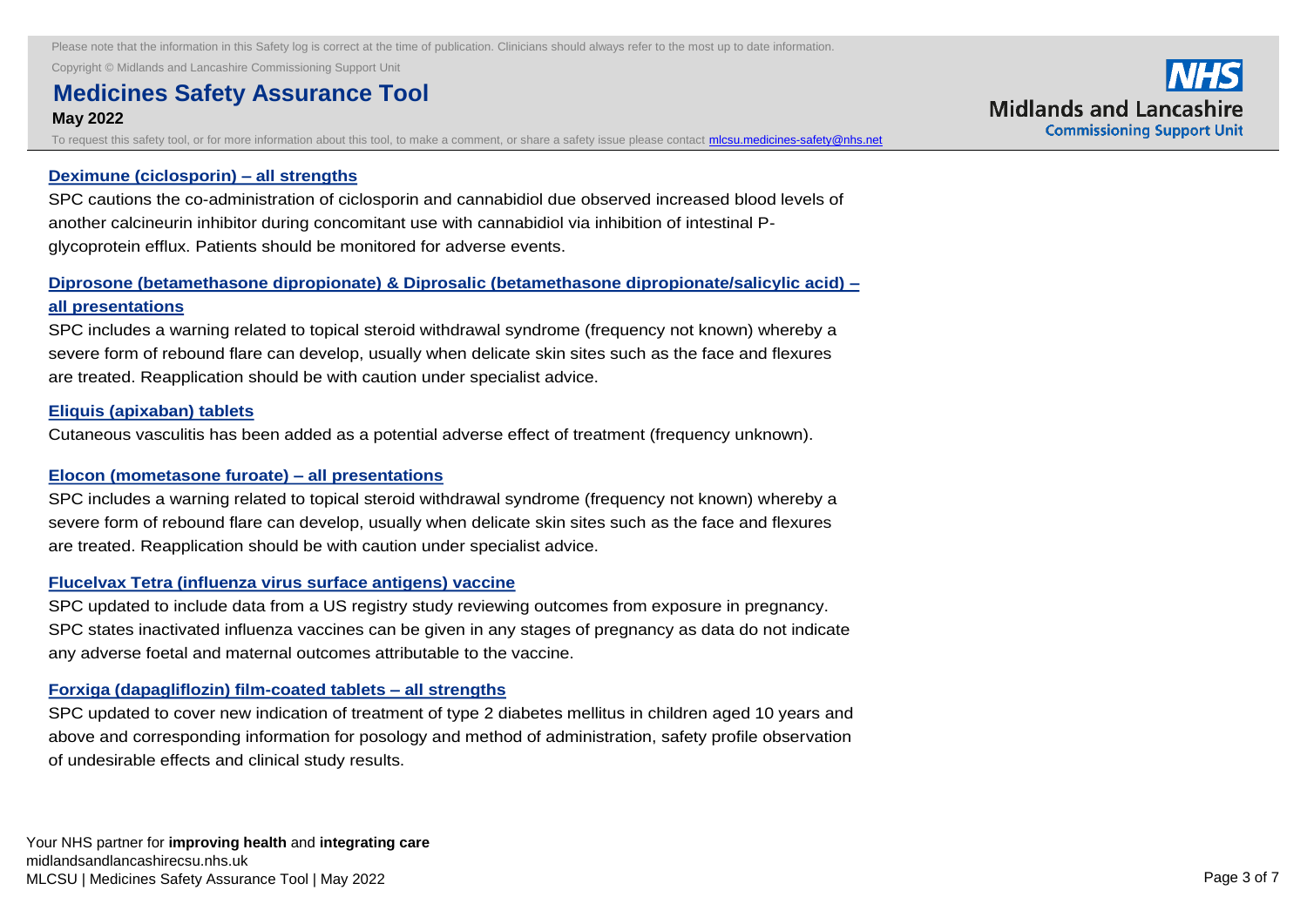Copyright © Midlands and Lancashire Commissioning Support Unit

#### **Medicines Safety Assurance Tool and the cover new indication of the 2 diabetes mellitus in children aged 10 years and 2 diabetes mellitus in children aged 10 years and 2 diabetes mellitus in children aged 10 years and 2 y May 2022** above and corresponding information for possible information, safety profile observation, safety profile observ

To request this safety tool, or for more information about this tool, to make a comment, or share a safety issue please contact *micsu.medicines-safety@nhs.net* 

#### **Glucophage SR (metformin) prolonged release tablets – all strengths**

SPC now notes [if clinically needed, the use of metformin can be considered during pregnancy and in the](https://nice.us8.list-manage.com/track/click?u=7864f766b10b8edd18f19aa56&id=08b21d8c78&e=bb4189a0f3)  periconceptional phase as an addition or an alternative to insulin.

#### **Glyxambi (linagliptin, empagliflozin) film-coated tablets – all strengths**

[SPC updated to include constipation as an adverse effect of 'common' frequency and frequency of](https://nice.us8.list-manage.com/track/click?u=7864f766b10b8edd18f19aa56&id=ecb38bf82d&e=bb4189a0f3)  necrotising fasciitis of the perineum changed from 'not known' to 'rare'.

#### **Klaricid (clarithromycin) products**

[Following recent safety review by MHRA, SPC now advises risk vs. benefit needs to be considered when](https://nice.us8.list-manage.com/track/click?u=7864f766b10b8edd18f19aa56&id=eefb84e17b&e=bb4189a0f3)  prescribing clarithromycin for any patients taking hydroxychloroquine or chloroquine, due to potential for increased risk of CV events and CV mortality.

#### **Kigabeq (vigabatrin) soluble tablets- all strengths**

[Updated to advise that visual field defects reported with use may be characterised by tunnel vision and](https://nice.us8.list-manage.com/track/click?u=7864f766b10b8edd18f19aa56&id=dd5b00ba36&e=bb4189a0f3)  blindness reported in severe cases, as well as inclusion of reports of cases of intramyelinic oedema, particularly in infants treated for infantile spasms.

#### **Lenzetto (estradiol) 1.53 mg/spray, transdermal spray, solution**

[The warnings and precautions section includes a new section discussing ALT elevations and a new section](https://nice.us8.list-manage.com/track/click?u=7864f766b10b8edd18f19aa56&id=c227f0dd71&e=bb4189a0f3)  to note that exogenous oestrogens may induce or exacerbate symptoms of hereditary angioedema.

#### **Librium (chlordiazepoxide) capsules**

Owing to genotoxic potential, women of childbearing potential should use effective contraceptive during, [and for 7 months after treatment. Men should use effective contraceptive and not father a child during, and](https://nice.us8.list-manage.com/track/click?u=7864f766b10b8edd18f19aa56&id=c0d3c63e8a&e=bb4189a0f3)  for 4 months after treatment.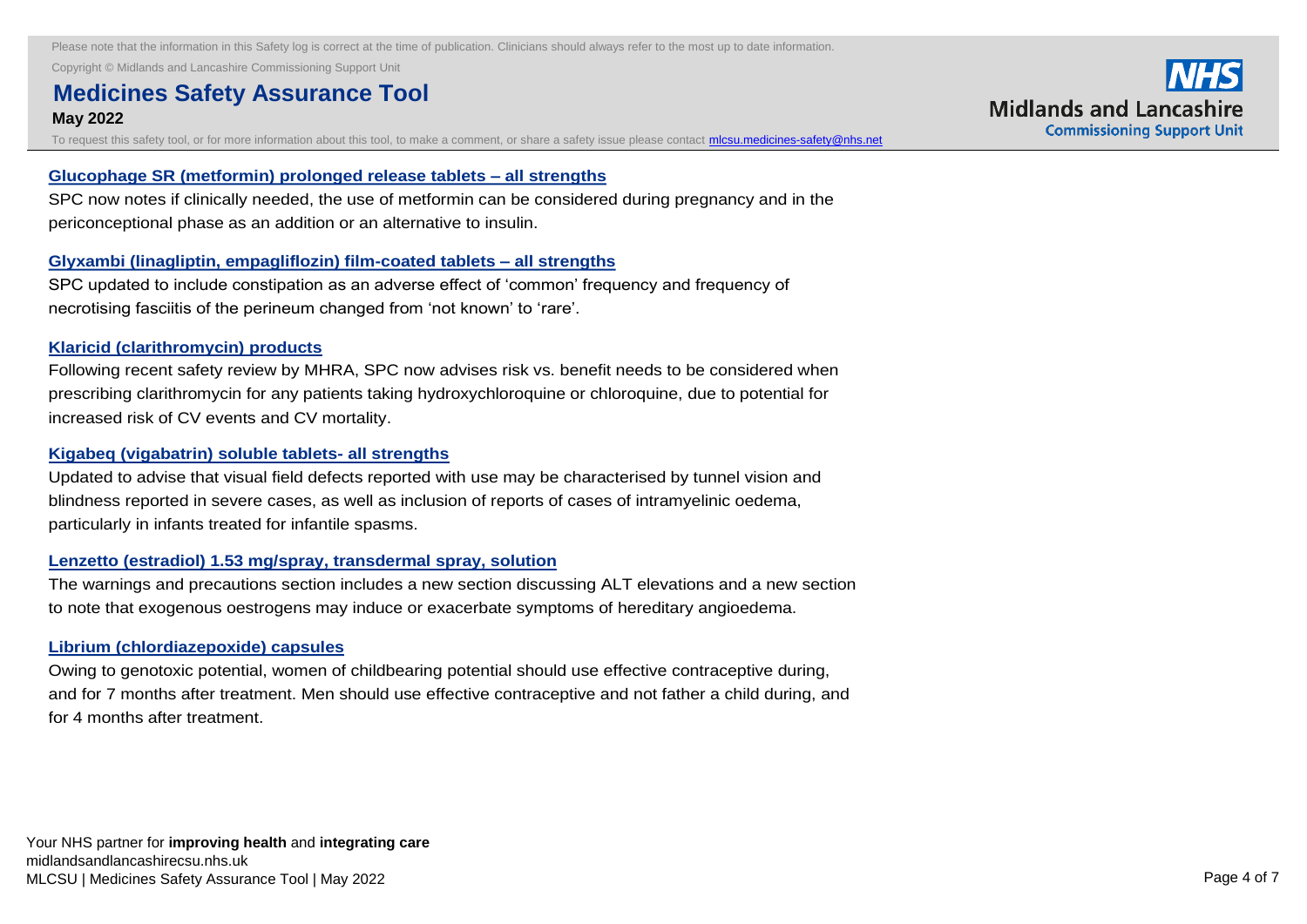Copyright © Midlands and Lancashire Commissioning Support Unit **Librium (chlordiazepoxide) capsules** 

#### **Medicines Safety Assurance Tool and children of childbearing potential should use effective contract of child May 2022** and for 7 months after treatment. Men should use effective contractive and not father and not father a child during, and not father a child during, and not father a child during, and not father a child during, and and not

To request this safety tool, or for more information about this tool, to make a comment, or share a safety issue please contact *micsu.medicines-safety@nhs.net* 

### **MOVICOL – all formulations adult and paediatric**

SPC now notes Movicol may result in a potential interactive effect if used with starch-based food [thickeners. The Macrogol ingredient counteracts the thickening effect of starch, effectively liquefying](https://nice.us8.list-manage.com/track/click?u=7864f766b10b8edd18f19aa56&id=b1553aca5a&e=bb4189a0f3)  preparations that need to remain thick for people with swallowing problems.

### **Moviprep (Macrogol 3350) – all formulations**

SPC now notes Moviprep may result in a potential interactive effect if used with starch-based food [thickeners. The macrogol ingredient counteracts the thickening effect of starch, effectively liquefying](https://nice.us8.list-manage.com/track/click?u=7864f766b10b8edd18f19aa56&id=59e204a915&e=bb4189a0f3)  preparations that need to remain thick for people with swallowing problems.

## **[Nimenrix \(meningococcal groups A, C, W-135 and Y conjugate vaccine\) powder and solvent for](https://nice.us8.list-manage.com/track/click?u=7864f766b10b8edd18f19aa56&id=655f8aca8c&e=bb4189a0f3)  solution for injection in pre-filled syringe**

SPC updated to include long-term immunogenicity data in toddlers from study MenACWY-TT-104.

#### **Oxyargin (oxycodone/naloxone) prolonged-release tablets – all strengths**

SPC updated to include central sleep apnoea (CSA) as an adverse effect of unknown frequency with [corresponding warning that opioid use increases risk of CSA in a dose-dependent fashion and advises to](https://nice.us8.list-manage.com/track/click?u=7864f766b10b8edd18f19aa56&id=1da0161d15&e=bb4189a0f3)  consider decreasing the total opioid dosage in patients who present with CSA.

#### **PecFent (fentanyl citrate) 400 micrograms/spray nasal spray, solution**

[SPC updated to warn that concomitant use of central nervous system depressants such as gabapentinoids](https://nice.us8.list-manage.com/track/click?u=7864f766b10b8edd18f19aa56&id=d3b5dfbe6c&e=bb4189a0f3)  (gabapentin and pregabalin) may produce additive depressant effects.

#### **Plenvu (Macrogol 3350) powder for oral solution**

[SPC now notes Plenvu may result in a potential interactive effect if used with starch-based food thickeners.](https://nice.us8.list-manage.com/track/click?u=7864f766b10b8edd18f19aa56&id=b4f1055a4c&e=bb4189a0f3)  The macrogol ingredient counteracts the thickening effect of starch, effectively liquefying preparations that need to remain thick for people with swallowing problems.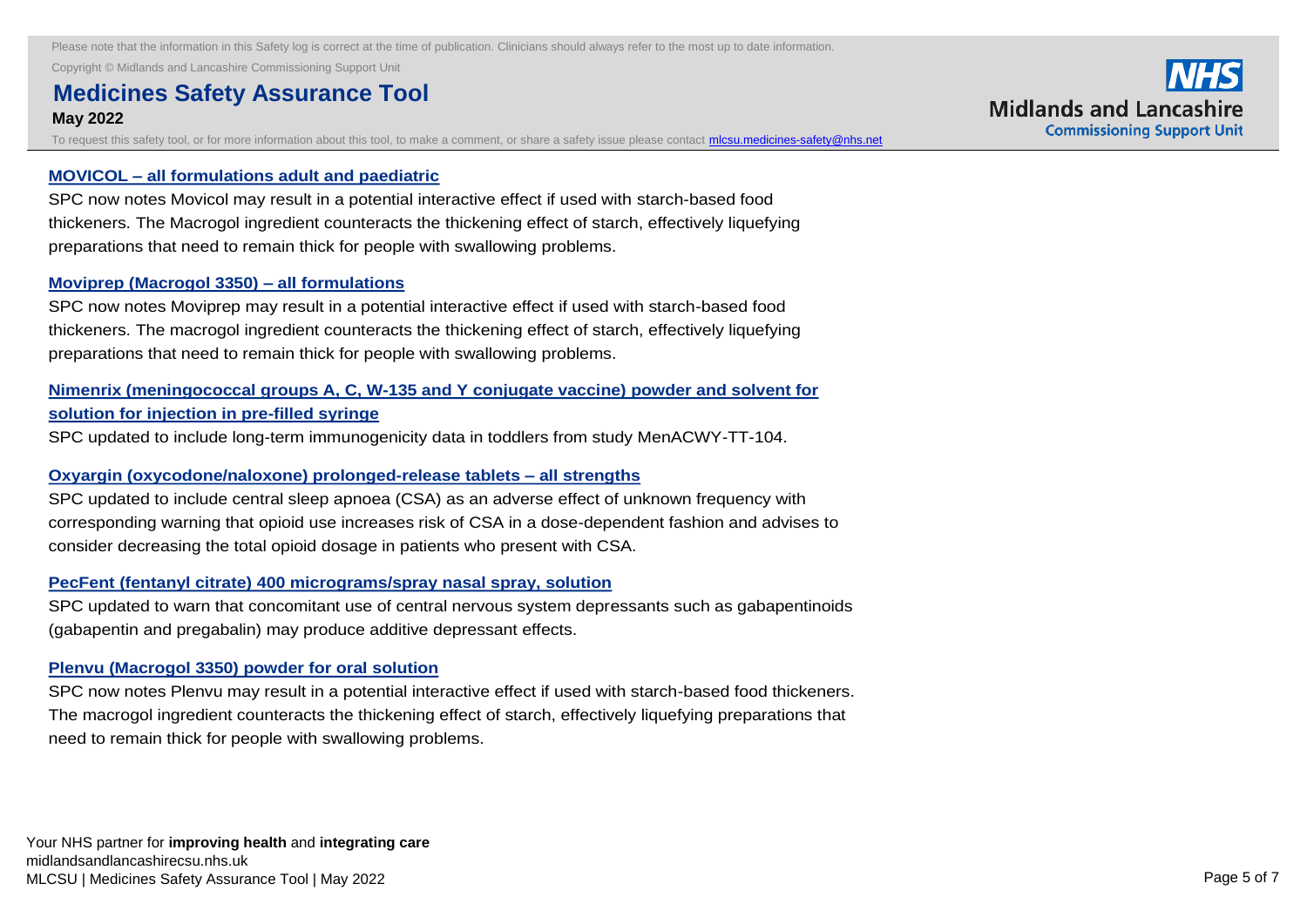Copyright © Midlands and Lancashire Commissioning Support Unit

#### **Medicines Safety Assurance Tool and the potential interactive effect in a potential interactive effect in a potential interactive effect in a potential interactive effect in a potential interactive effect in a potential i May 2022**  $T$ macrogol ingredient counteracts the thickening effect of starch, effectively liquefying preparations that  $T$

To request this safety tool, or for more information about this tool, to make a comment, or share a safety issue please contact *micsu.medicines-safety@nhs.net* 

#### **Priorix (MMR live vaccine) powder and solvent for solution for injection in a pre-filled syringe**

[SPC updated to note the vaccine contains para-aminobenzoic acid \(6.5 nanograms per dose\), which may](https://nice.us8.list-manage.com/track/click?u=7864f766b10b8edd18f19aa56&id=227411e813&e=bb4189a0f3)  cause allergic reactions, and phenylalanine (334 micrograms per dose), which may be harmful for individuals with phenylketonuria.

### **Progynova (estradiol hemihydrate) TS 50 and 100 micrograms/24 hours Transdermal Patch**

SPC updated with caution on co-administration with the combination drug regimen [ombitasvir/paritaprevir/ritonavir with or without dasabuvir and also the regimen glecaprevir/pibrentasvir, due](https://nice.us8.list-manage.com/track/click?u=7864f766b10b8edd18f19aa56&id=df4e5e0401&e=bb4189a0f3)  to risk of ALT elevations observed in women using another oestrogen, ethinylestradiol.

#### **Prolia (denosumab) 60 mg solution for injection in pre-filled syringe**

[SPC advises that denosumab should not be used in children aged <18 years because of safety concerns of](https://nice.us8.list-manage.com/track/click?u=7864f766b10b8edd18f19aa56&id=c73b3df2bf&e=bb4189a0f3)  serious hypercalcaemia, and potential inhibition of bone growth and lack of tooth eruption. Some clinical trial cases were complicated by acute renal injury.

## **Prostap (leuprorelin acetate) SR DCS powder and solvent for prolonged-release suspension for injection in pre-filled syringe – all strengths**

[SPC updated to include adverse effect idiopathic intracranial hypertension \(ICH\) of unknown frequency &](https://nice.us8.list-manage.com/track/click?u=7864f766b10b8edd18f19aa56&id=a583a5b5a8&e=bb4189a0f3)  now advises patients should be warned for signs & symptoms of ICH, including severe/recurrent headache, vision disturbances & tinnitus. Consider discontinuation if ICH occurs.

#### **Qlaira (estradiol valerate/dienogest) tablets**

SPC advises caution with co-administration with hepatitis C virus treatments eg [ombitasvir/paritaprevir/ritonavir with and without dasabuvir and glecaprevir/pibrentasvir, owing to increased](https://nice.us8.list-manage.com/track/click?u=7864f766b10b8edd18f19aa56&id=ea7913099c&e=bb4189a0f3)  risk of significant ALT elevations.

### **Revatio (sildenafil) preparations**

SPC notes that caution should be exercised when sildenafil is initiated in patients treated with [sacubitril/valsartan as pharmacokinetic studies suggest it may be associated with significantly greater blood](https://nice.us8.list-manage.com/track/click?u=7864f766b10b8edd18f19aa56&id=66d3f173cc&e=bb4189a0f3)  pressure reduction compared to sacubitril/valsartan alone.